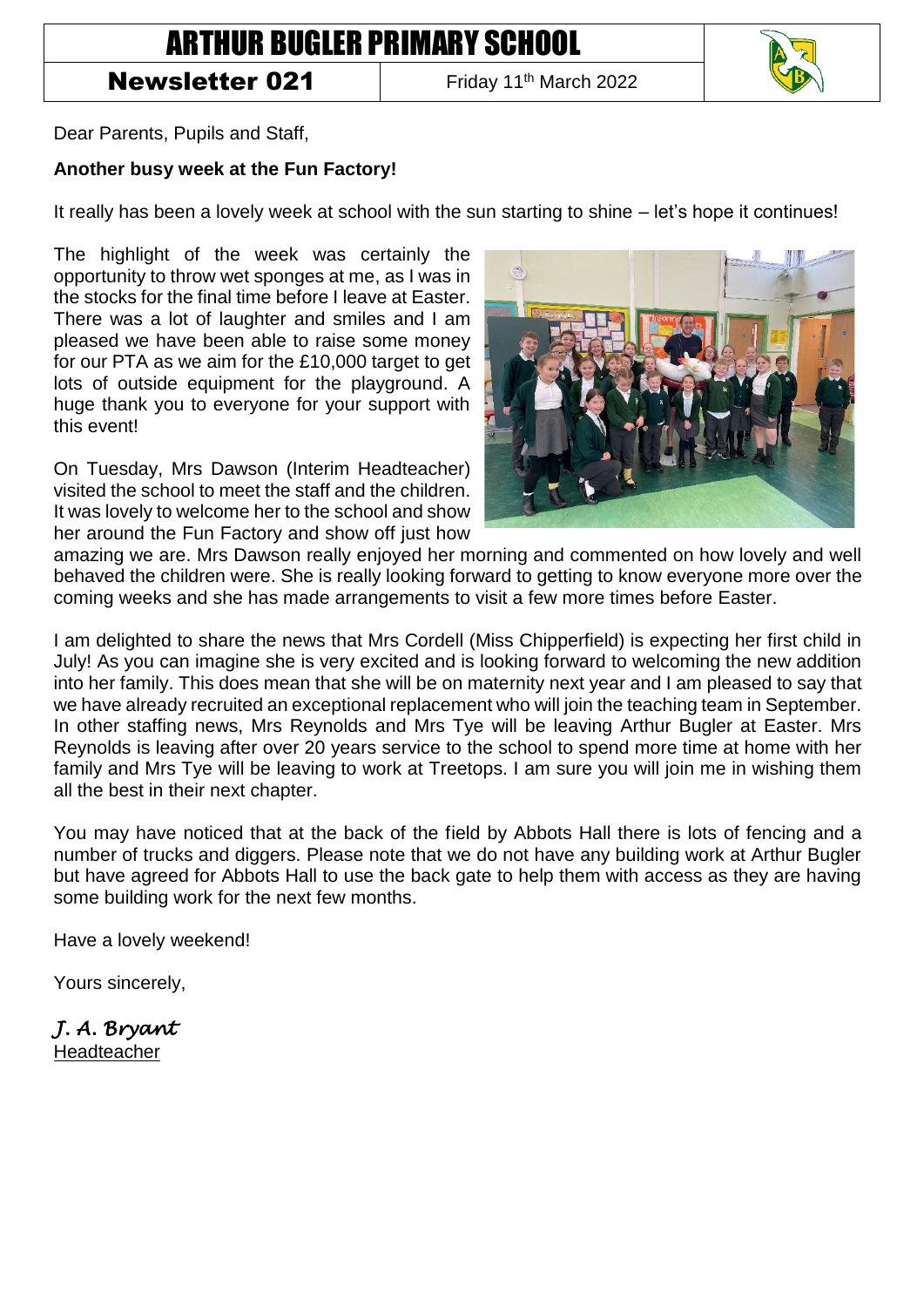|  | <b>ATTENDANCE</b>                      |          |                    |        |
|--|----------------------------------------|----------|--------------------|--------|
|  | <b>Lower School</b>                    | Class 6  | <b>Miss Morley</b> | 95.67% |
|  | <b>Upper School</b>                    | Class 14 | <b>Mr Heard</b>    | 99.03% |
|  | <b>Congratulations to all classes!</b> |          |                    |        |
|  | <b>Whole School Attendance</b>         |          | 93.46%             |        |

| <b>Bronze Headteacher Awards</b>                                                                                                                                                                                                                                                                                                                                                                                        |
|-------------------------------------------------------------------------------------------------------------------------------------------------------------------------------------------------------------------------------------------------------------------------------------------------------------------------------------------------------------------------------------------------------------------------|
| This week 19 Bronze Headteacher Awards have been awarded. Well done<br>to the following children: Emily-Bridget G, Saira R, Andreas B, Ella S,<br>Megan P, Abigail M, Scarlett C, Sophie S, Emily M, Jessica R, Bradley F,<br>Adam A-V, Emily R, Ava T, Reggie M, Ava C, Bradley F, Grace C and Lily<br>W. They received their Bronze Headteacher Award sticker and pencil<br>sharperner in today's Take Away Assembly! |

|  | <b>Access to Abbots Hall</b><br>There will be no access through the field to Abbots Hall from Tuesday 15 <sup>th</sup><br>March until further notice. This is due to Abbots Hall blocking off the gate<br>to allow their building work to take place. |
|--|-------------------------------------------------------------------------------------------------------------------------------------------------------------------------------------------------------------------------------------------------------|
|--|-------------------------------------------------------------------------------------------------------------------------------------------------------------------------------------------------------------------------------------------------------|

|                                              | <b>PTA - Your School Lottery</b>                                                                                                                                                                                           |
|----------------------------------------------|----------------------------------------------------------------------------------------------------------------------------------------------------------------------------------------------------------------------------|
| <b>OUR</b><br><b>SCHOOL</b><br><b>OTTERY</b> | Our School lottery is easy to join, simply visit:<br>https://www.yourschoollottery.co.uk/ and follow the online instructions.<br>You'll receive your tickets within minutes. Search for Arthur Bugler when<br>prompted to. |

|                     | <b>Safeguarding Concerns</b>                                                                                                                                                                                                                                                                                                       |
|---------------------|------------------------------------------------------------------------------------------------------------------------------------------------------------------------------------------------------------------------------------------------------------------------------------------------------------------------------------|
| <b>SAFEGUARDING</b> | If you ever have any safeguarding concerns please contact the office via<br>email using admin.abp@osborne.coop. The email should be for the<br>attention of a Designated Safeguarding Lead. As a school we have a<br>responsibility to keep everyone safe so please get in touch sooner rather<br>than later if you are concerned. |